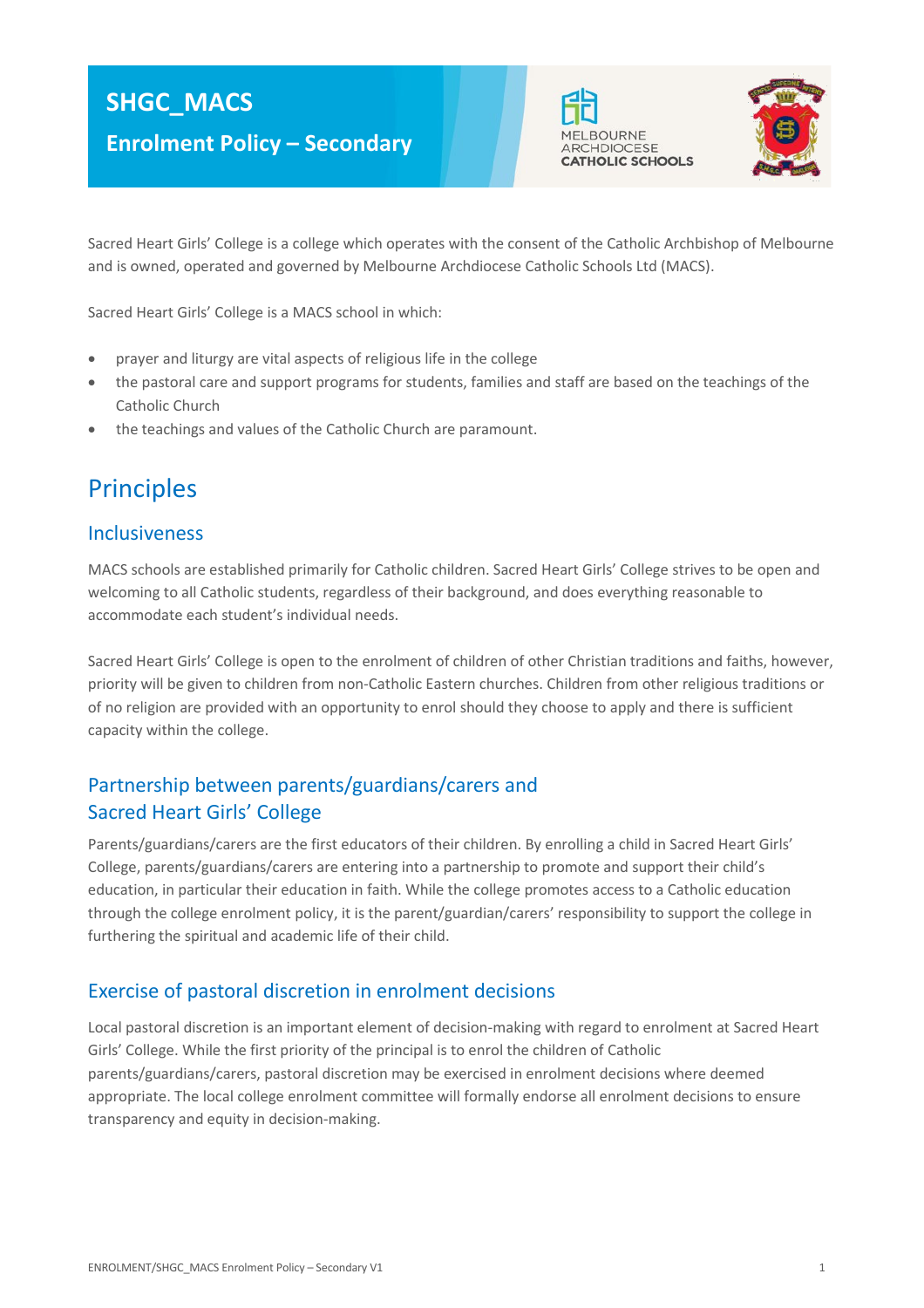### Priority enrolment

There is an agreed order of priority for enrolment in MACS schools, which must be followed in the enrolment policy and procedures. The first priority of Catholic schools is the provision of a Catholic education for Catholic children.

The order of priority is:

- 1. Sisters of students currently enrolled in the College, or former students of the College who completed their secondary education at Sacred Heart Girls' College
- 2. Students who are daughters of former students of the College
- 3. Catholic students who are residents of a priority parish, or who are recognised as parishioners by the Parish Priest, and who have attended a Catholic primary school in one of those parishes
- 4. Catholic students who are residents of a priority parish, or who are recognised as parishioners by the Parish Priest, and who have not attended a priority parish school
- 5. Catholic children from other parishes (for pastoral reasons)
- 6. Children from non-Catholic Eastern churches (i.e. Greek Orthodox, Coptic Orthodox, Ukrainian Orthodox, Russian Orthodox, Serbian Orthodox and other Orthodox) who have attended a Catholic primary school and are residents of a priority parish
- 7. Children from non-Catholic Eastern churches (i.e. Greek Orthodox, Coptic Orthodox, Ukrainian Orthodox, Russian Orthodox, Serbian Orthodox and other Orthodox) who have not attended a Catholic primary school and are residents of a priority parish
- 8. Other Christian children who have attended a Catholic primary school and are residents of a priority parish
- 9. Other Christian children who have not attended a Catholic primary school and are residents of a priority parish
- 10. Non-Christian children who have attended a Catholic primary school and are residents of a priority parish
- 11. Non-Christian children who have not attended a Catholic primary school and are residents of a priority parish
- 12. Other children who are not residents of a priority parish.

# **Definitions**

#### **Catholic child**

For the purpose of enrolment in a Catholic school, a child is considered to be Catholic if they are a member of the Catholic Church, usually established by a Certificate of Baptism.

#### **Catholic school**

A Catholic school operated by MACS is one which operates with the consent of the Archbishop of Melbourne, where formation and education are based on the principles of Catholic doctrine, and where the teachers are outstanding in true doctrine and uprightness of life.

#### **Enrolment catchment area**

The enrolment catchment area is a defined area from which a school enrolls students as officially designated to a school by MACS. For secondary colleges, this is those parishes designated as priority parishes by MACS.